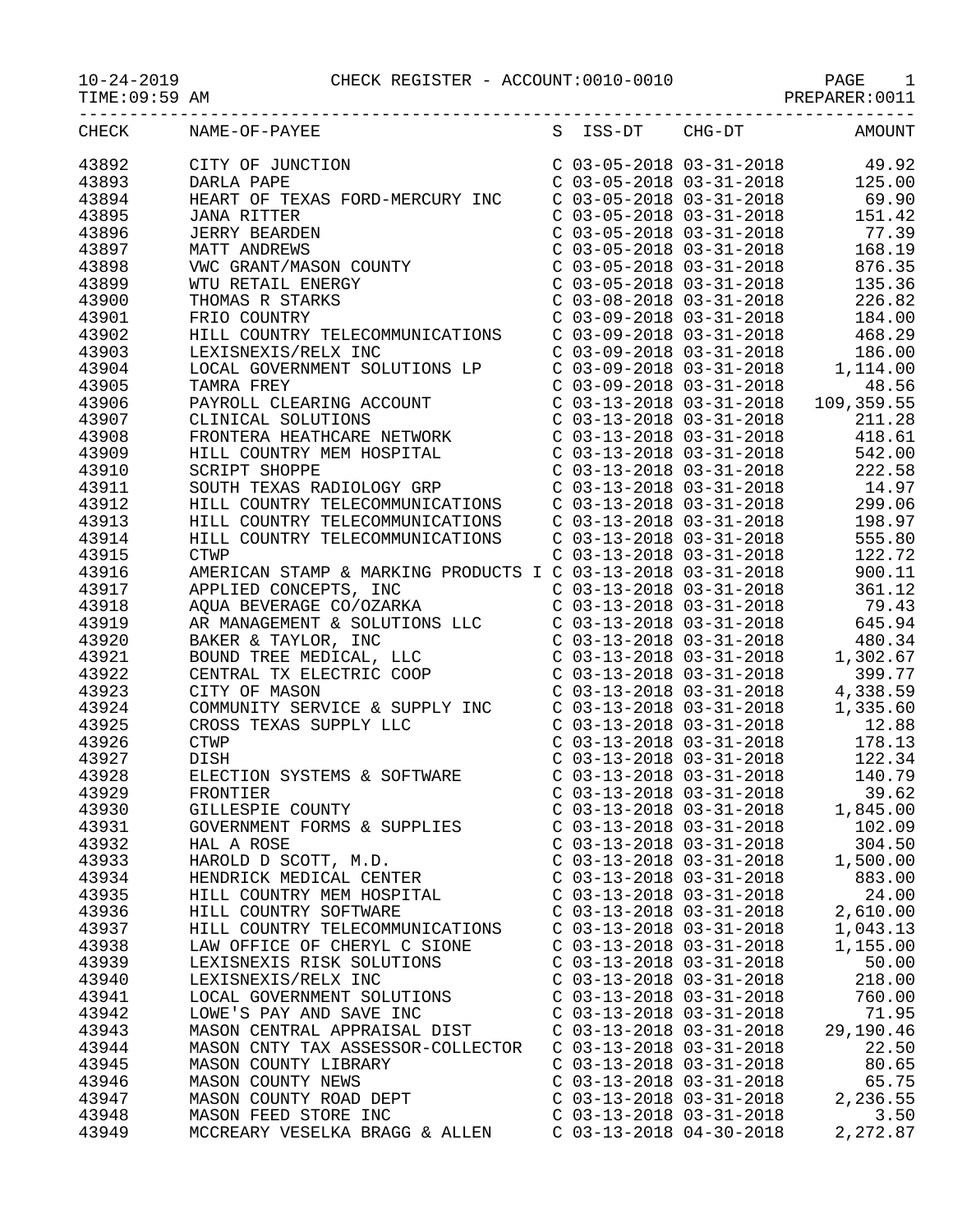10-24-2019<br>TIME:09:59 AM CHECK REGISTER - ACCOUNT:0010-0010

| CHECK | NAME-OF-PAYEE                      |                           |                           | S ISS-DT CHG-DT AMOUNT |
|-------|------------------------------------|---------------------------|---------------------------|------------------------|
|       |                                    |                           |                           |                        |
|       |                                    |                           |                           |                        |
|       |                                    |                           |                           |                        |
|       |                                    |                           |                           |                        |
|       |                                    |                           |                           |                        |
|       |                                    |                           |                           |                        |
|       |                                    |                           |                           |                        |
|       |                                    |                           |                           |                        |
|       |                                    |                           |                           |                        |
|       |                                    |                           |                           |                        |
|       |                                    |                           |                           |                        |
|       |                                    |                           |                           |                        |
|       |                                    |                           |                           |                        |
|       |                                    |                           |                           |                        |
|       |                                    |                           |                           |                        |
|       |                                    |                           |                           |                        |
|       |                                    |                           |                           |                        |
|       |                                    |                           |                           |                        |
|       |                                    |                           |                           |                        |
|       |                                    |                           |                           |                        |
|       |                                    |                           |                           |                        |
|       |                                    |                           |                           |                        |
|       |                                    |                           |                           |                        |
|       |                                    |                           |                           |                        |
|       |                                    |                           |                           |                        |
|       |                                    |                           |                           |                        |
|       |                                    |                           |                           |                        |
|       |                                    |                           |                           |                        |
|       |                                    |                           |                           |                        |
|       |                                    |                           |                           |                        |
|       |                                    |                           |                           |                        |
|       |                                    |                           |                           |                        |
|       |                                    |                           |                           |                        |
|       |                                    |                           |                           |                        |
|       |                                    |                           |                           |                        |
|       |                                    |                           |                           |                        |
|       |                                    |                           |                           |                        |
|       |                                    |                           |                           |                        |
|       |                                    |                           |                           |                        |
|       |                                    |                           |                           |                        |
|       |                                    |                           |                           |                        |
| 43988 |                                    |                           | $C$ 03-26-2018 04-30-2018 | 48.07                  |
| 43989 | FRONTIER<br>GALL'S INC             | $C$ 03-26-2018 04-30-2018 |                           |                        |
|       |                                    |                           |                           | 352.00                 |
| 43990 | GILLESPIE COUNTY                   | $C$ 03-26-2018 03-31-2018 |                           | 1,800.00               |
| 43991 | H. CHARLES ECKERT                  | $C$ 03-26-2018 04-30-2018 |                           | 106.77                 |
| 43992 | JOHN G JASUTA                      | $C$ 03-26-2018 04-30-2018 |                           | 8,562.50               |
| 43993 | LOWE'S PAY AND SAVE INC            | $C$ 03-26-2018 03-31-2018 |                           | 189.92                 |
| 43994 | LUCIO MORA                         | $C$ 03-26-2018 03-31-2018 |                           | 1,325.00               |
| 43995 | MASON BUILDING SUPPLY & RENTAL INC | $C$ 03-26-2018 04-30-2018 |                           | 243.00                 |
| 43996 | MASON COUNTY ROAD DEPT             | $C$ 03-26-2018 03-31-2018 |                           | 25.00                  |
| 43997 | MID-TEX PARTS & SALES              | $C$ 03-26-2018 03-31-2018 |                           | 324.10                 |
| 43998 | PATRICK D HOWARD                   | $C$ 03-26-2018 03-31-2018 |                           | 203.00                 |
| 43999 | QUILL CORPORATION                  | $C$ 03-26-2018 04-30-2018 |                           | 412.41                 |
| 44000 | RUBY NELDA PEREZ                   | $C$ 03-26-2018 04-30-2018 |                           | 750.00                 |
| 44001 | SAM'S CLUB                         | $C$ 03-26-2018 04-30-2018 |                           | 273.66                 |
| 44002 | TX ASSOC OF COUNTIES               | $C$ 03-26-2018 03-31-2018 |                           | 200.00                 |
|       |                                    |                           |                           |                        |
| 44003 | TX ASSOC OF COUNTIES               | $C$ 03-26-2018 03-31-2018 |                           | 28,508.00              |
| 44004 | WEST CENTRAL WIRELESS              | $C$ 03-26-2018 03-31-2018 |                           | 66.00                  |
| 44005 | MASON CNTY TAX ASSESSOR-COLLECTOR  | $C$ 03-26-2018 03-31-2018 |                           | 33.00                  |
| 44006 | THAIN A MARTIN                     | $C$ 03-26-2018 03-31-2018 |                           | 115.54                 |

44007 FRONTERA HEATHCARE NETWORK C 03-26-2018 04-30-2018 2,742.37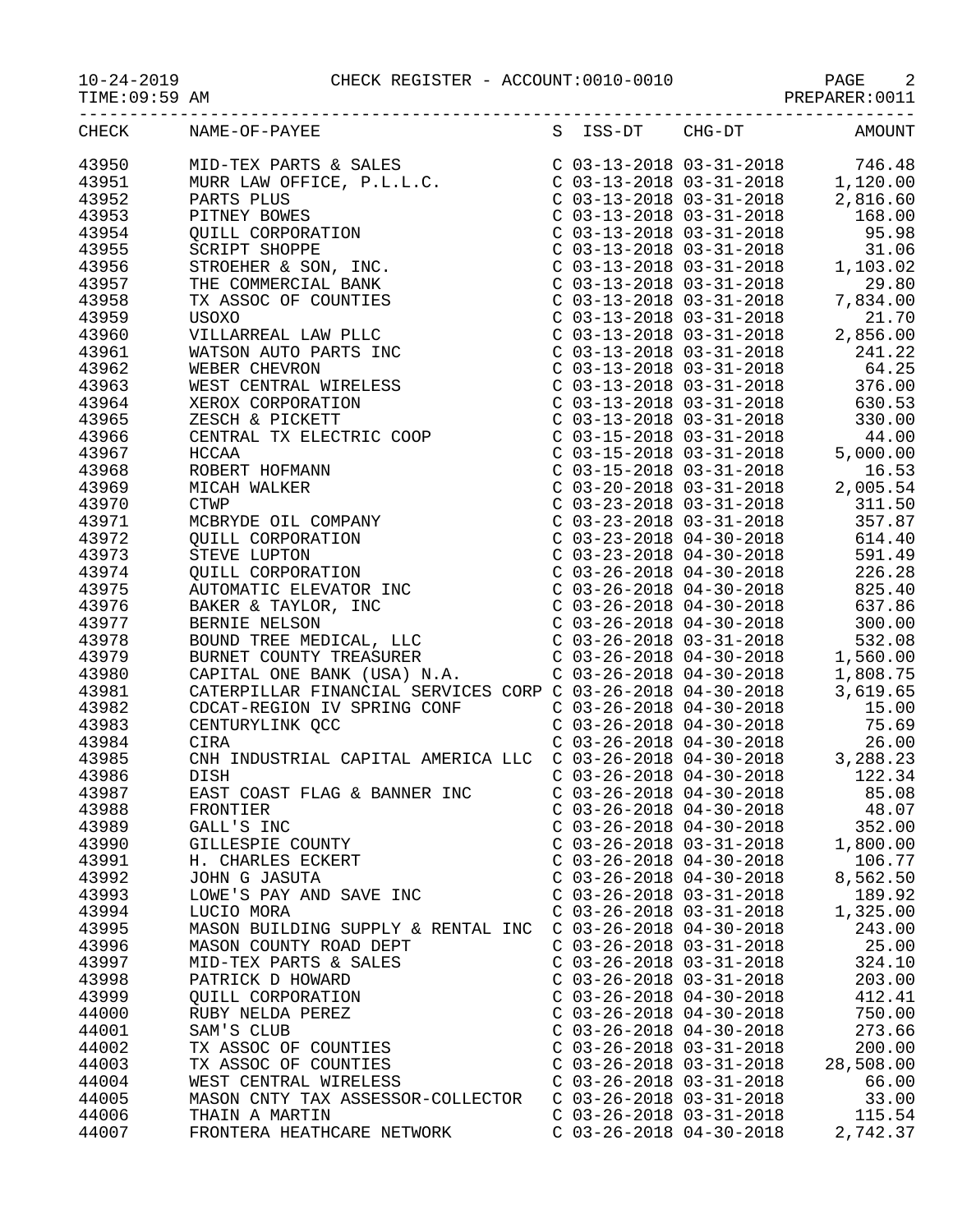| $10 - 24 - 2019$<br>TIME: 09:59 AM | CHECK REGISTER - ACCOUNT:0010-0010                                        |                                                                                     | $\mathcal{R}$<br><b>PAGE</b><br>PREPARER: 0011 |
|------------------------------------|---------------------------------------------------------------------------|-------------------------------------------------------------------------------------|------------------------------------------------|
| CHECK                              | NAME-OF-PAYEE                                                             | S ISS-DT                                                                            | CHG-DT<br>AMOUNT                               |
| 44008<br>44009<br>44010            | PAYROLL CLEARING ACCOUNT<br>FRONTIFR<br>ROBINSON REAL ESTATE HOLDINGS LLC | $C$ 03-27-2018 03-31-2018<br>$C$ 03-27-2018 04-30-2018<br>$C$ 03-27-2018 04-30-2018 | 129,969.16<br>140.31<br>325.00                 |